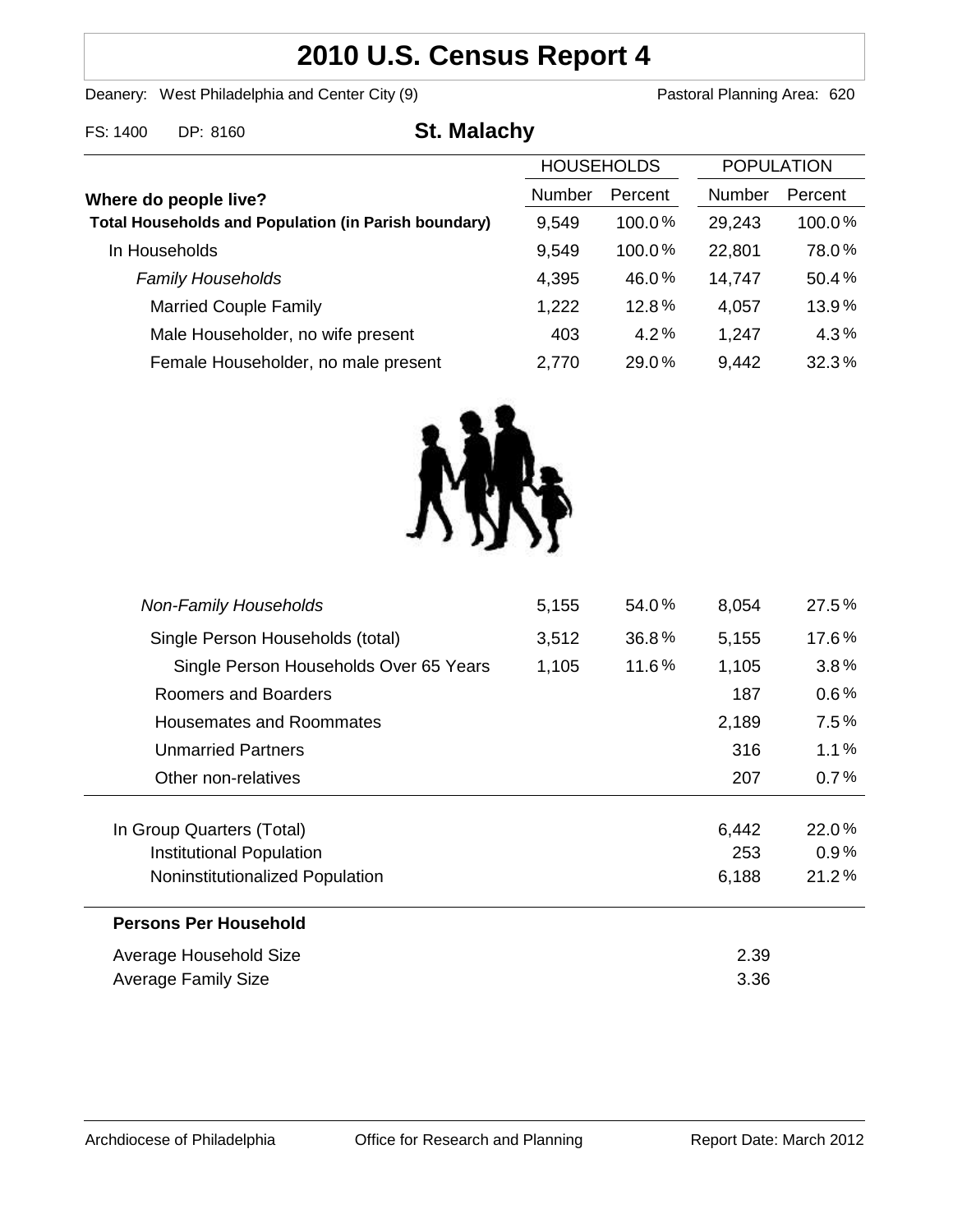# **2010 U.S. Census Report 4**

Deanery: West Philadelphia and Center City (9) Deanery: West Philadelphia and Center City (9)

FS: 1400 DP: 8160 **St. Malachy**

|                                                      |               | <b>POPULATION</b> |  |
|------------------------------------------------------|---------------|-------------------|--|
| Where do Children - Under Age 18 Live?               | <b>Number</b> | Percent           |  |
| Total Children - Under Age 18 (in Parish boundary)   | 5,352         | 100.0%            |  |
| In Households                                        | 5,246         | 98.0%             |  |
| Householder or spouse is under 18                    | 5             | 0.1%              |  |
| With Related:                                        |               |                   |  |
| Married-Couple Family                                | 805           | 15.0%             |  |
| Male Householder, No Wife Present                    | 234           | 4.4%              |  |
| Female Householder, No Husband Present               | 3,026         | 56.5%             |  |
| <b>Other Related Householder</b>                     | 267           | 5.0%              |  |
| <b>With Non-Relatives</b>                            | 70            | 1.3%              |  |
| Grandparent Householder                              | 840           | 15.7%             |  |
| In Group Quarters                                    | 106           | 2.0%              |  |
| Institutionalized population                         | 0             | 0.0%              |  |
| Noninstitutionalized population                      | 106           | 2.0%              |  |
| Where do Adults - Age 65 and Older - Live?           |               |                   |  |
| Total Adults - Age 65 and Older (in Parish boundary) | 2,627         | 100.0%            |  |
| In Households                                        | 2,386         | 90.8%             |  |
| Family Households:                                   | 1,172         | 44.6%             |  |
| Is Householder or Spouse                             | 963           | 36.7%             |  |
| With Other Relative Householder                      | 84            | 3.2%              |  |
| With Non-Related Householder                         | 28            | 1.1%              |  |
| is Parent                                            | 86            | 3.3%              |  |
| is Parent-in-Law                                     | 11            | 0.4%              |  |
| In Non-family Households:                            | 1,214         | 46.2%             |  |
| Male Living Alone                                    | 373           | 14.2%             |  |
| Male not Living Alone                                | 27            | $1.0\%$           |  |
| Female Living Alone                                  | 732           | 27.9%             |  |
| Female not Living Alone                              | 30            | 1.1%              |  |
| Other                                                | 52            | 2.0%              |  |
| In Group Quarters                                    | 242           | 9.2%              |  |
| Institutionalized population                         | 176           | 6.7%              |  |
| Noninstitutionalized population                      | 66            | 2.5%              |  |
| Housing Units in the Parish boundary                 |               |                   |  |
| <b>Total Housing Units</b>                           | 10,823        | 100.0%            |  |
| Occupied                                             | 9,549         | 88.2%             |  |
| Owner-Occupied                                       | 2,715         | 25.1%             |  |
| Renter-Occupied                                      | 6,834         | 63.1%             |  |
| Vacant                                               | 1,274         | 11.8%             |  |

Archdiocese of Philadelphia **Office for Research and Planning** Report Date: March 2012